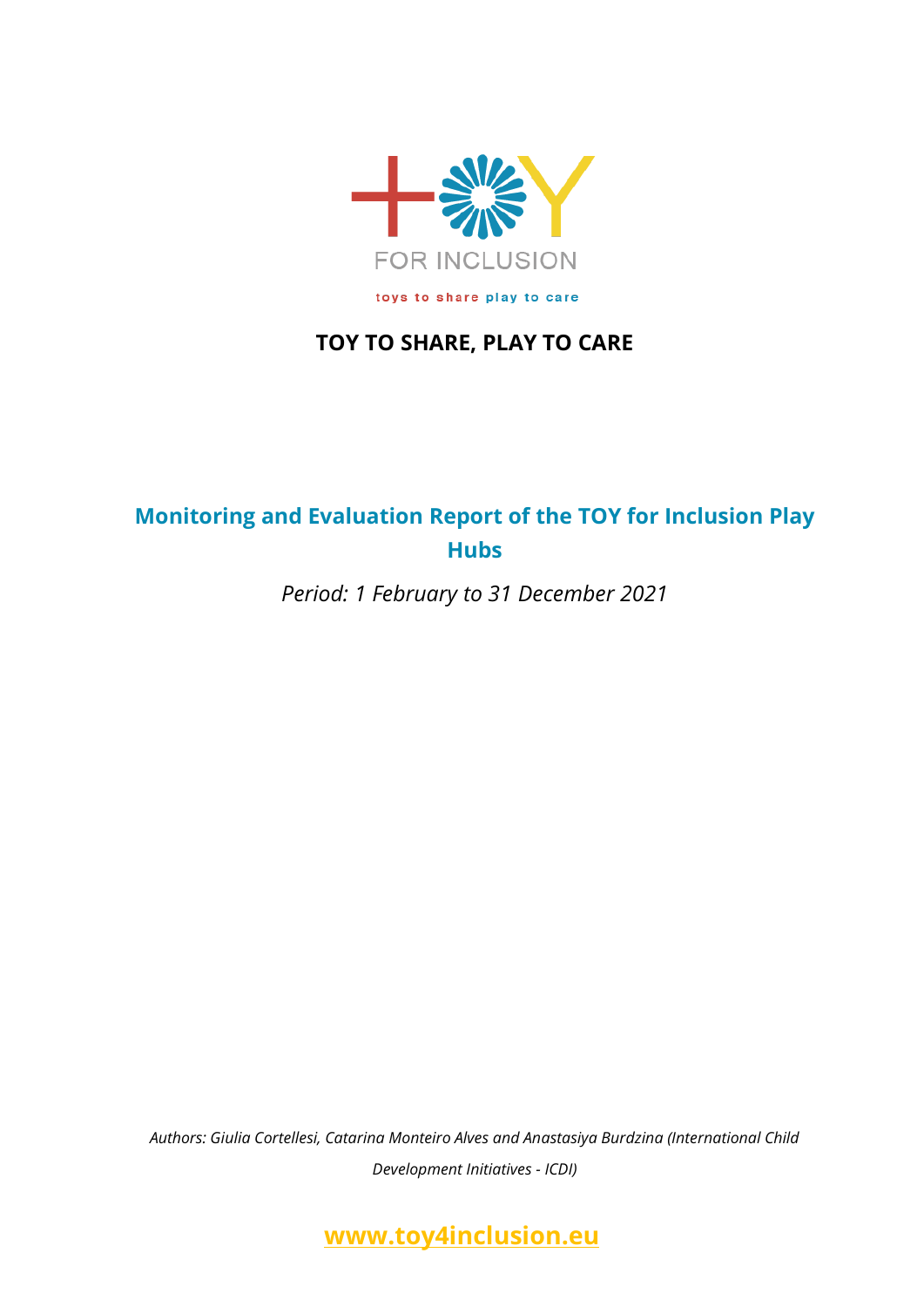*Published on 9 March 2022*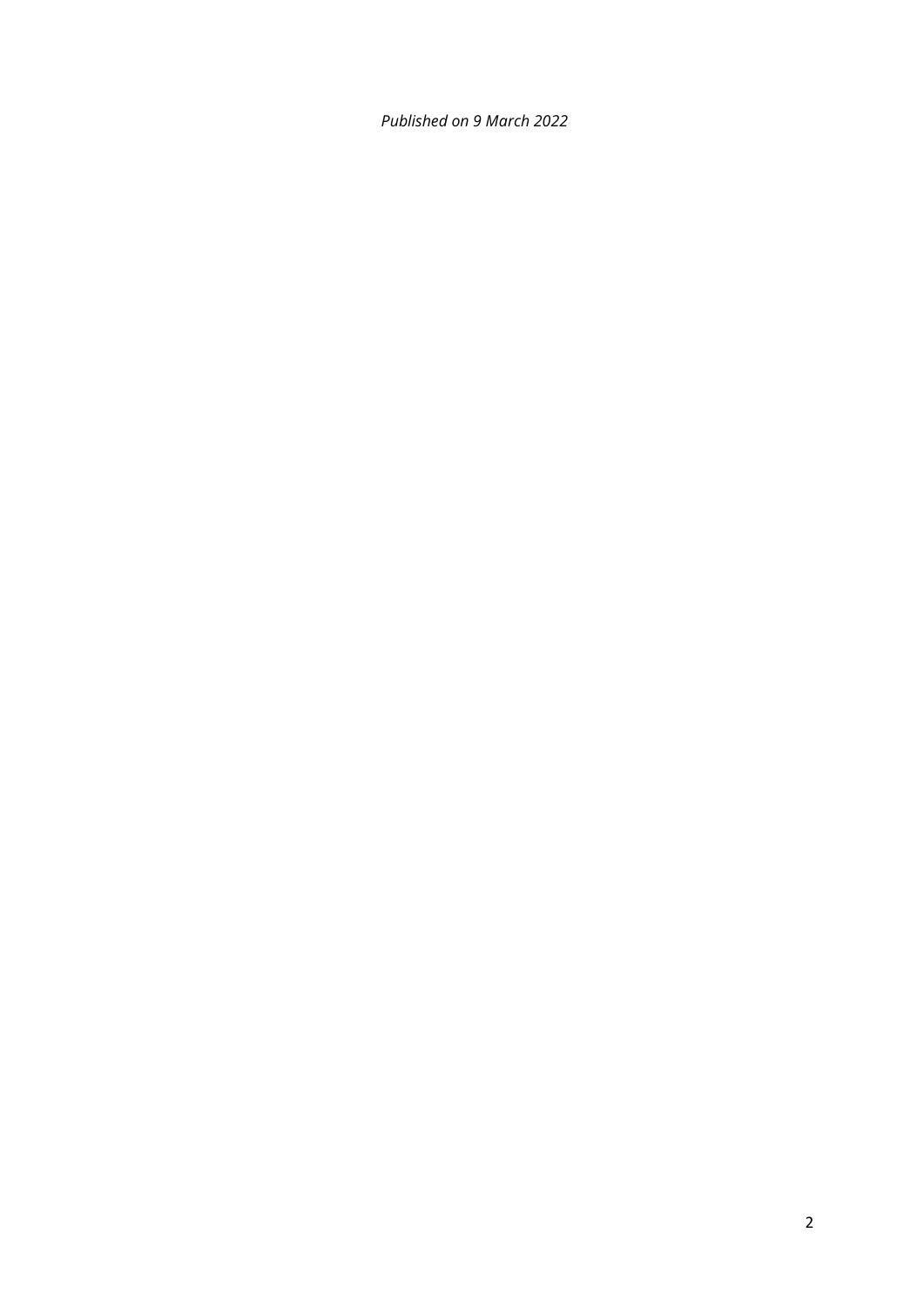### **Introduction**

#### **What is TOY for Inclusion?**

TOY for Inclusion is an approach that promotes inclusive community-based early childhood education and care and brings services for children and their families to where they are needed.

It was developed by International Child Development Initiatives (ICDI) in partnership with NGOs and local authorities in 8 countries.

TOY for Inclusion involves different sectors and agencies working together with the community to come up with flexible solutions and responses to the specific needs of young children (0-10 years old) and their families.

It provides play, learning, and socializing opportunities for children and their parents. It also promotes intergenerational activities which involve grandparents and other older adults living in the neighbourhood. All these activities take place in a Play Hub, which puts TOY for Inclusion at the heart of the communities.

#### **What is a Play Hub?**

Play Hubs are safe, non-formal, high‑quality Early Childhood Education and Care spaces where the relationships between young children (0 to 10 years) and families, from all backgrounds, are built. These are inclusive spaces where:

- children and adults of all ages meet, spend quality time together, and play with each other.
- children can borrow toys and educational materials to bring home.

• parents, grandparents, and practitioners can informally learn and exchange information about child health, early learning, and development.

Play-based activities are organized to support creativity, increase confidence, develop social, emotional, and verbal skills, and unlock each child's potential. These activities help children in their transition to formal education. This is particularly relevant for families from a Roma, migrant or socially disadvantaged background, to whom the Play Hubs give extra attention. Play Hubs are a flexible solution that offers educational opportunities for all the children who are often excluded from formal educational services.

#### **Who is responsible for initiating a Play Hub?**

In each country, a national TOY for Inclusion partner organization runs the programme. These partner organizations have the experience, knowledge, and networks to open and run a Play Hub. Each national TOY for Inclusion organization guides the process, trains Local Action Teams, and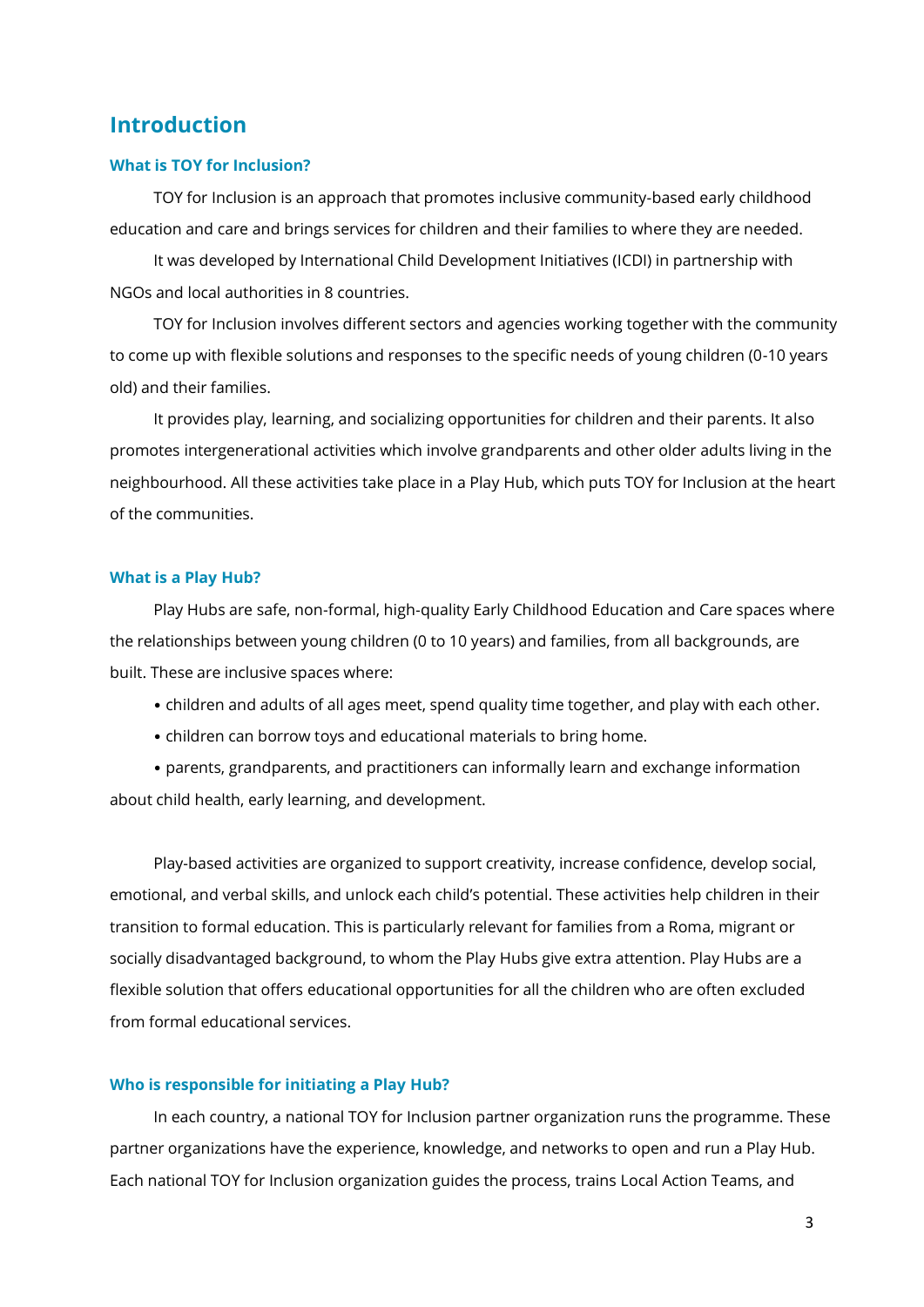works with the municipality to monitor the Play Hub. They also have a role in connecting and coordinating learning exchanges between Play Hubs from different communities. The TOY for Inclusion national partners are:

- [International Child Development Initiatives](http://www.icdi.nl/)  ICDI (international coordinator),
- [Educational Research Institute -](http://www.pei.si/pei_english.aspx) ERI (Slovenia),
- [Open Academy Step by Step](http://www.korakpokorak.hr/)  OASbS (Croatia),
- **[Associazione 21 luglio](http://www.21luglio.org/21luglio/)** (Italy),
- [Centre for Education Initiatives](http://www.iic.lv/english/about-cei/)  CEI (Latvia),
- [Wide Open School](http://www.skoladokoran.sk/en/)  WOS (Slovakia),
- [Partners Hungary](http://www.partnershungary.hu/en/) (Hungary)
- [Salvation Army \(Netherlands\)](https://www.legerdesheils.nl/).

#### **What is the role of Local Action Teams?**

In each community, a Local Action Team (LAT) is responsible for designing, running, and monitoring the ECEC Play Hub's activities. Keeping sustainability and social cohesion in mind, the LATs ensure a wide community representation, and can include, for example: ECEC practitioners, directors of preschools, teachers, health workers, social workers, members of municipal councils, parents, etc.

#### **Monitoring and Evaluation (M&E) of Play Hubs**

Monitoring and evaluating the implementation and quality of the activities in each Play Hub is an integral part of the TOY for Inclusion approach. Through M&E, we ensure that the Play Hubs are:

- reaching their goals.
- maintaining and improving the quality of the services they offer.

• increasing the number of children and families they reach out to, with particular attention to vulnerable groups.

ICDI, as overall coordinator of TOY for Inclusion, requests the national partner organisations to collect relevant data, on an annual basis, using common data collection instruments. Data include:

- number of active Play Hubs in each country
- sources of funding
- number of activities organised
- number of beneficiaries reached (children disaggregated by age, families, educators/

practitioners)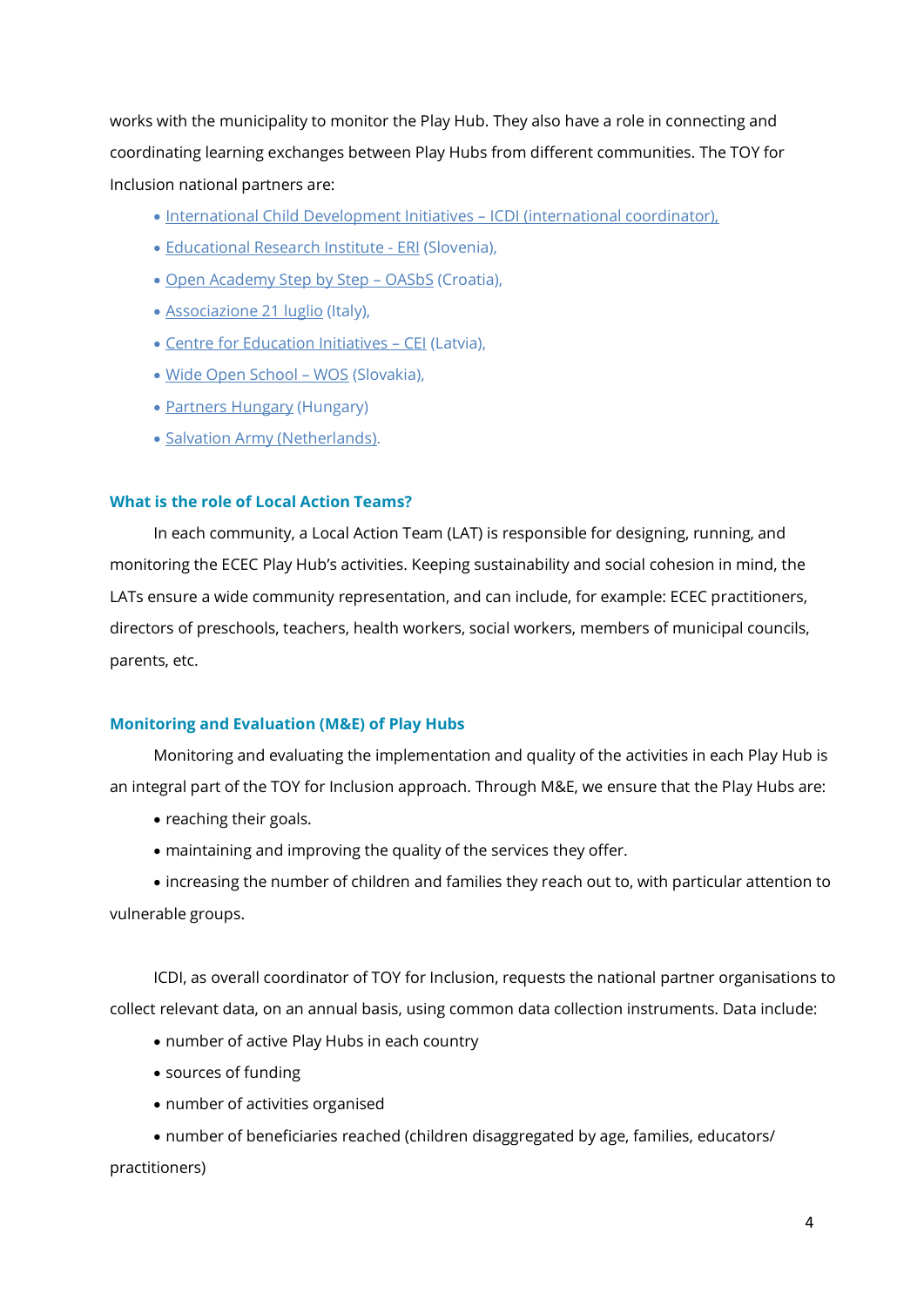- number of facilitators
- means through which activities took place
- number of toys present in the Play Hub and available for lending
- main success and challenges reported by Local Action Teams
- response to emergencies (e.g., COVID-19)

This report summarises the findings for the period 1 February to 31 December 2021.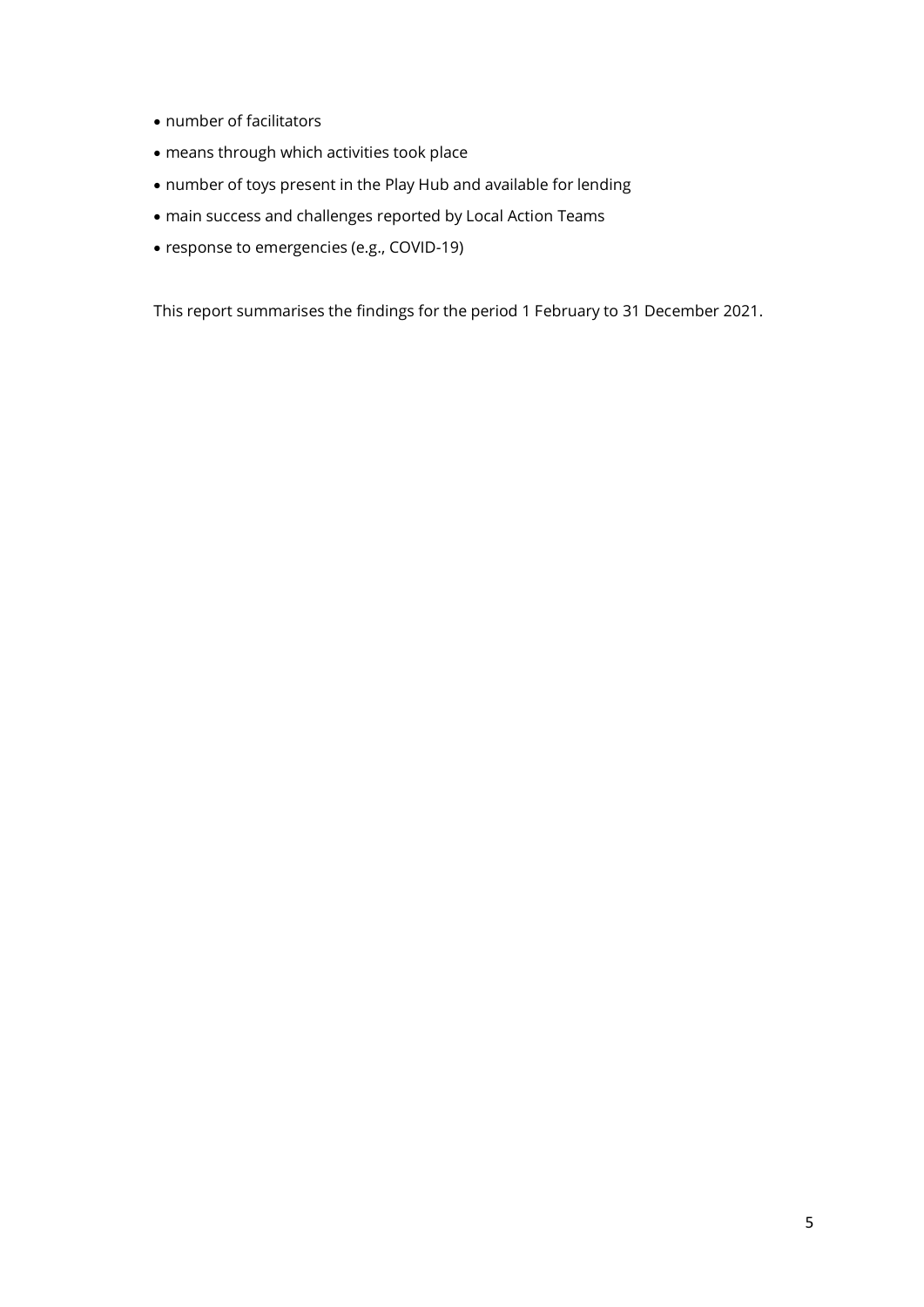# **Findings**

### **Active Play Hubs**

All Play Hubs, except the Play Hubs in Slovenia, were operating during the reported period and despite the COVID-19 restrictions. Many Play Hubs were operating in hybrid modalities, using online as well as face-to-face activities. Altogether, TOY for Inclusion includes 17 Play Hubs in 7 EU countries.

| <b>Country</b> | <b>Number of Play Hubs</b> |
|----------------|----------------------------|
| Slovenia       | $\overline{2}$             |
| Slovakia       | 4                          |
| Croatia        | 4                          |
| Latvia         | 2                          |
| Italy          | 2                          |
| Hungary        | 2                          |
| Netherlands    | 1                          |
| <b>Total</b>   | 17                         |

|  |  | Table 1 - Number of Play Hubs |  |  |  |
|--|--|-------------------------------|--|--|--|
|--|--|-------------------------------|--|--|--|

Play Hubs received financial support from a variety of sources, including municipal budget, national grants, national and international foundation, INGOs, and own funding.

During 2021, 4 new Play Hubs were opened, 2 in Croatia and 2 in Slovakia. 1 Play Hub ceased to operate in Turkey.

### **Activities**

During the 11 months of functioning (2021), there were 390 activities organised in the 17 active Play Hubs.



*Chart 1 – Number of activities organised per country*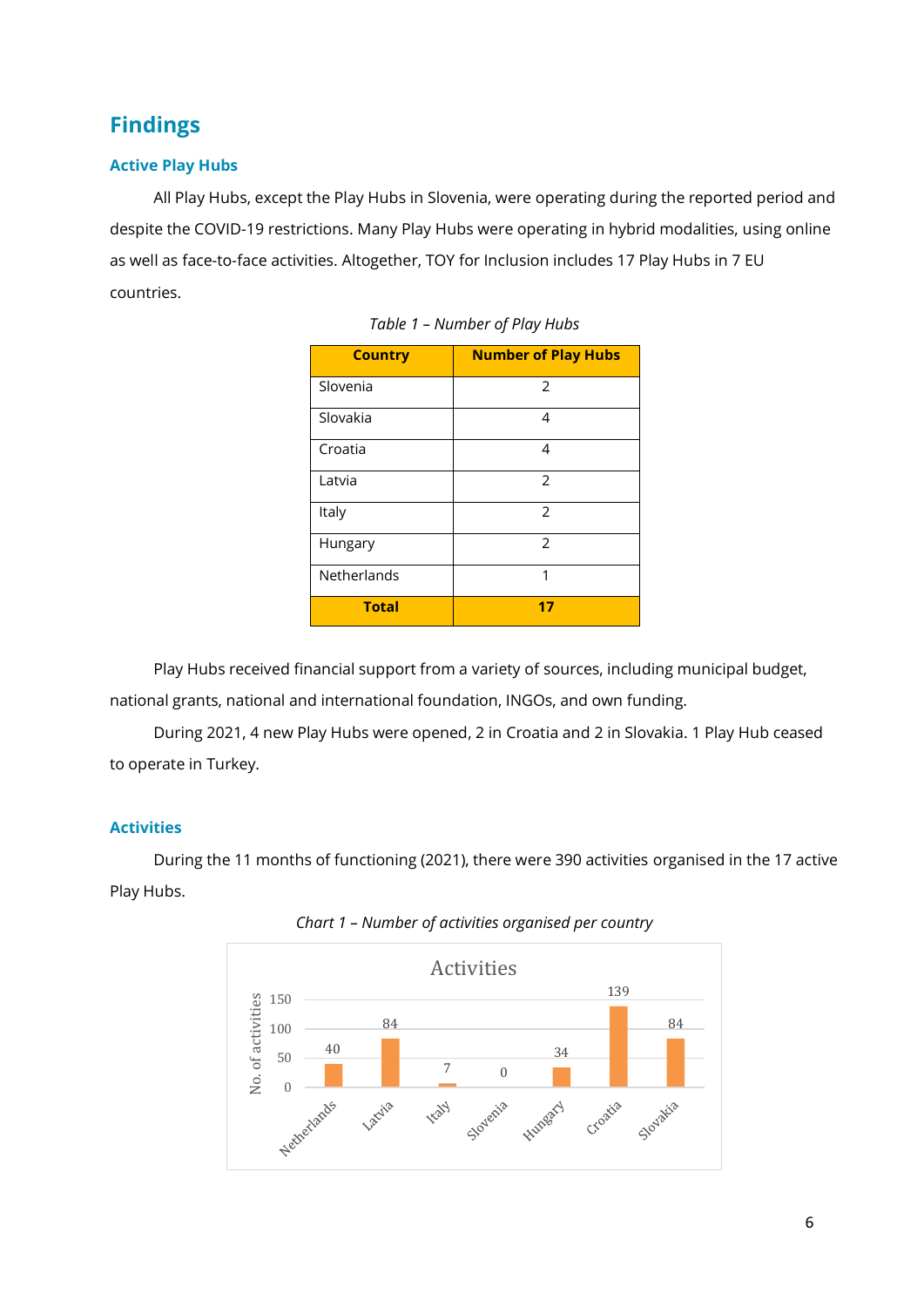Despite the restrictions imposed by the COVID-19 pandemic, most of the activities (69%) took place face-to-face in the Play Hubs (both indoors and outdoors). 24% of the activities were delivered to children and families through social media, such as Facebook and Instagram. Only 7% of the activities were delivered by phone. There was a significant increase of activities taking place face-toface compared to the period of March 2020 to January 2021, during which 19% of the activities were conducted face-to-face. Regarding the other means, in the period of March 2020 to January 2021, 65% of the activities were conducted through social media and 16% took place by phone. This difference demonstrates how Play Hubs were able to adapt to the restrictions imposed by the COVID-19 pandemic in all countries by constantly adjusting their activities according to new regulations and by increasing opportunities for social contact.



*Chart 2 – Means through which activities took place, Mar 2020-Jan 2021and Feb-Dec 2021*

From February to December 2021, 92% of the activities were delivered to groups, compared to the previous period (July 2020-January 2021) during which most of the activities were targeting individual children and care givers (56%).



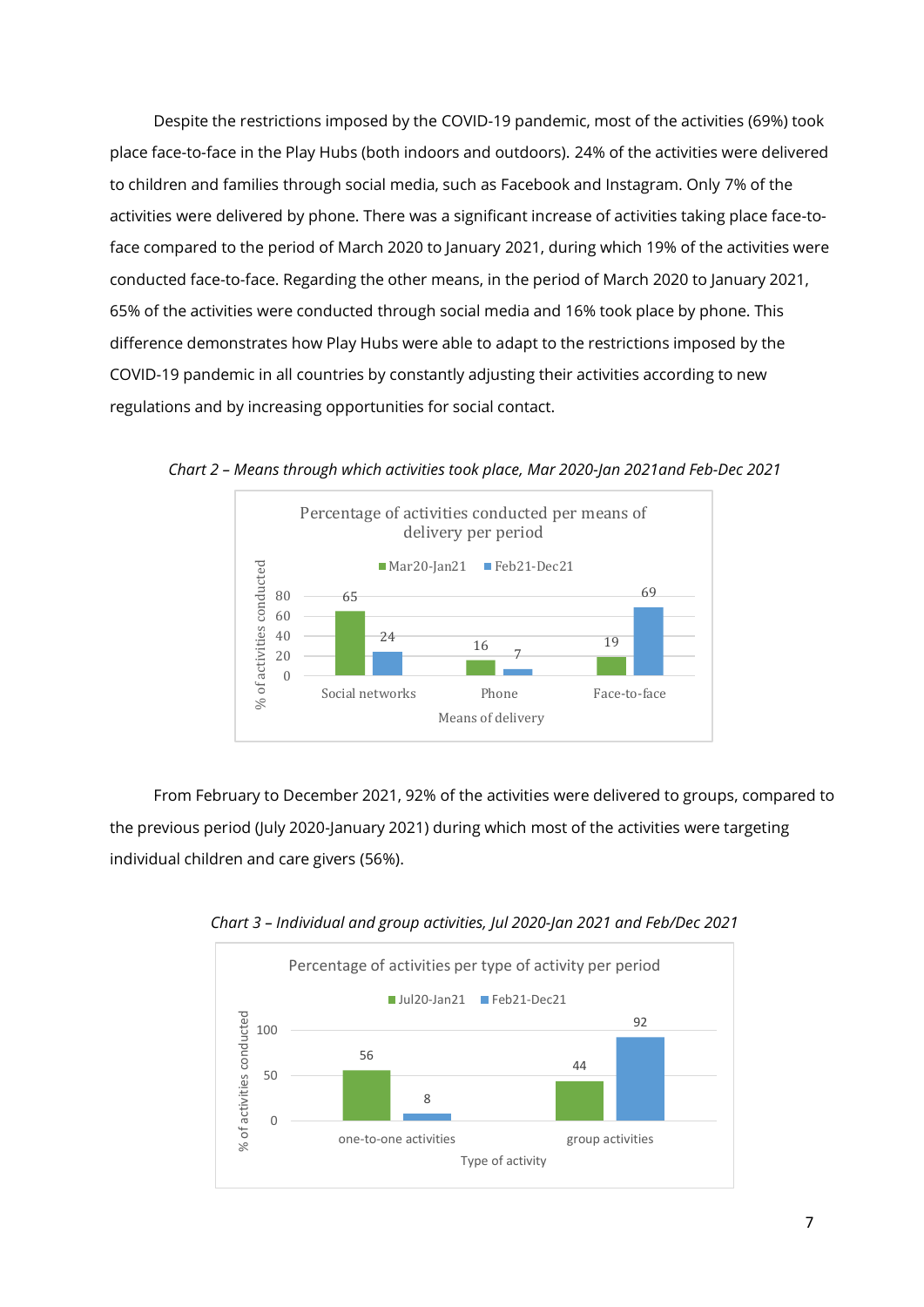Most of the activities organised in and by the Play Hubs targeted children and parents together (47%) or children alone (37%). Activities targeting parents only represented 9% of the total of activities. Only 7% of the activities targeted practitioners (internal or external to the Play Hubs) and the community as a whole. This finding is in line with data from previous M&E reports.



*Chart 4 – Target groups of activities, Feb/Dec 2021*

#### **Members and toys**

Children and families can become registered members of the Play Hubs to access the toy library lending services and to be able to bring home toys and educational materials. Children and families who are not registered members can participate freely in all the other activities organised in and by the Play Hubs. Given this distinction, we collect data on members as well as participants, and we also keep track of the available toys and educational materials available for lending.

In the period of February 2021 to December 2021, Play Hubs had 1018 members and 2469 toys. Slovenia did not report on members nor toys, as both Play Hubs were unable to operate because of COVID-19.

| <b>Country</b> | <b>No. of members</b> | <b>No. of toys</b> |
|----------------|-----------------------|--------------------|
| Netherlands    | 25                    | 20                 |
| Latvia         | 154                   | 682                |
| Italy          | 43                    | 87                 |
| Slovenia       | ∩                     | U                  |
| Hungary        | 30                    | 270                |
| Croatia        | 252                   | 570                |

*Table 2 – Number of members and toys per country, Feb/Dec 2021*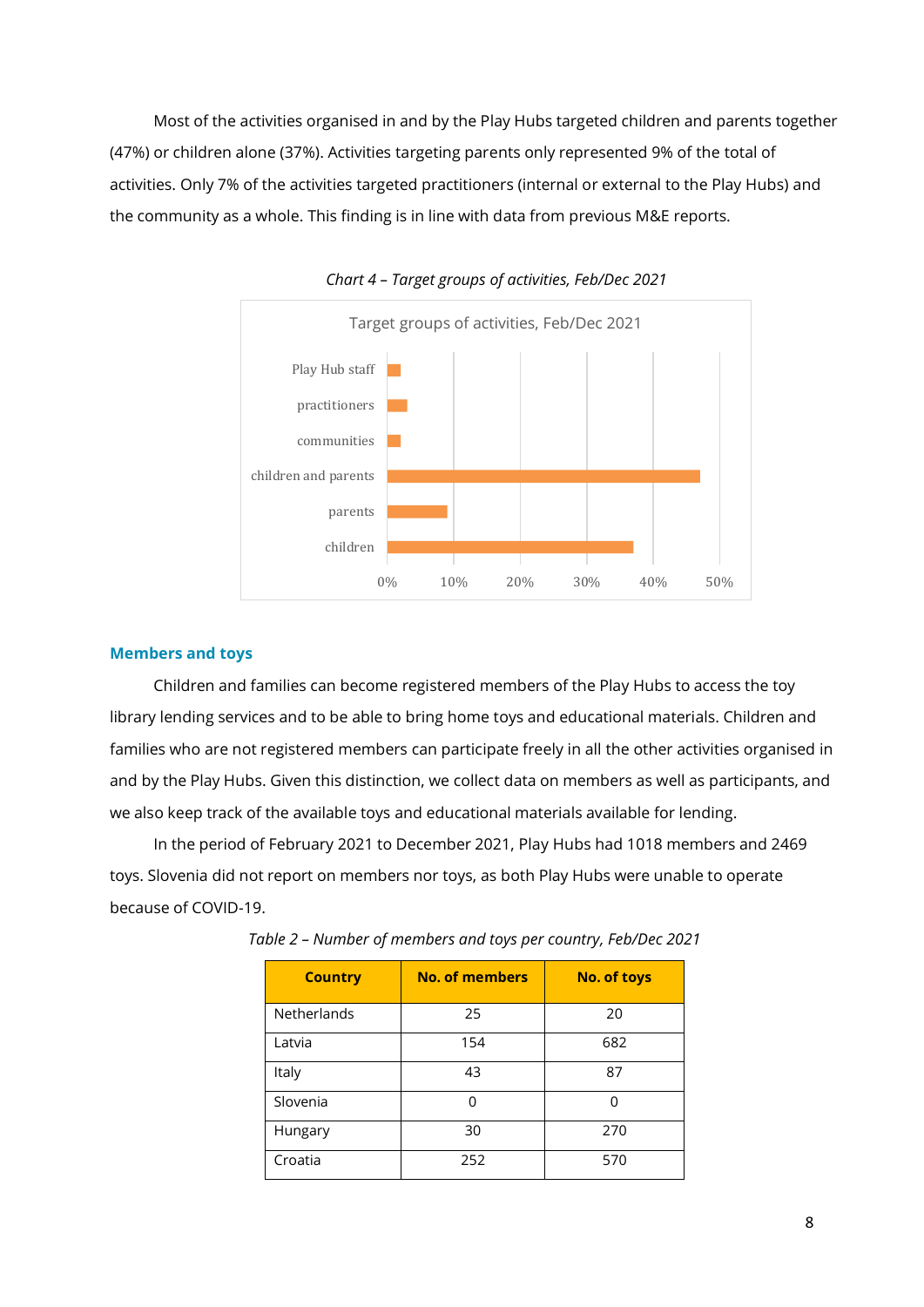| Slovakia     | 514  | 840  |
|--------------|------|------|
| <b>Total</b> | 1018 | 2469 |

The last time we collected data on members and toys was in March 2020, before the COVID-19 outbreak. At the time, 13 Play Hubs were operating, with a total of 1182 members registered. In March 2020, the Slovenian Play Hubs counted on 424 members. If we assume that most of these members will come back to the two Play Hubs in Slovenia once they reopen their doors, the total number of members in all countries will reach approximately 1400.

Similarly, in March 2020, Play Hubs reported having 2465 toys and educational materials available for children and families to play with and to borrow. In December 2021, there were 2469 toys and educational materials, without counting those in Slovenia (241), which are not accessible right now but that are still part of the Play Hubs' equipment and will become accessible again once the Play Hubs reopen.

#### **Participants**

From February 2021 to December 2021, 4536 people participated in the activities organised in and by the Play Hubs. The majority were children. The country that reached most participants was Croatia with 3131 children, adults, and practitioners.

| <b>Country</b>     | <b>Children</b> | <b>Adult</b> | <b>Practitioners</b> |
|--------------------|-----------------|--------------|----------------------|
| <b>Netherlands</b> | 50              | 10           | 12                   |
| Latvia             | 120             | 8            | 6                    |
| Italy              | 56              | 50           | 6                    |
| Slovenia           | 0               | U            | 0                    |
| Hungary            | 263             | 197          | 15                   |
| Croatia            | 2942            | 165          | 24                   |
| Slovakia           | 506             | 85           | 21                   |
| <b>Total</b>       | 3937            | 515          | 84                   |

*Table 3 – Number of participants (children, adults, practitioners), Feb/Dec 2021*

Out of the total number of participants, 57% (*N* = 2565) were children, adults, and practitioners from vulnerable groups, with 95% (*N* = 2437) of these being Roma and 5% (*N* = 28) being migrants and refugees.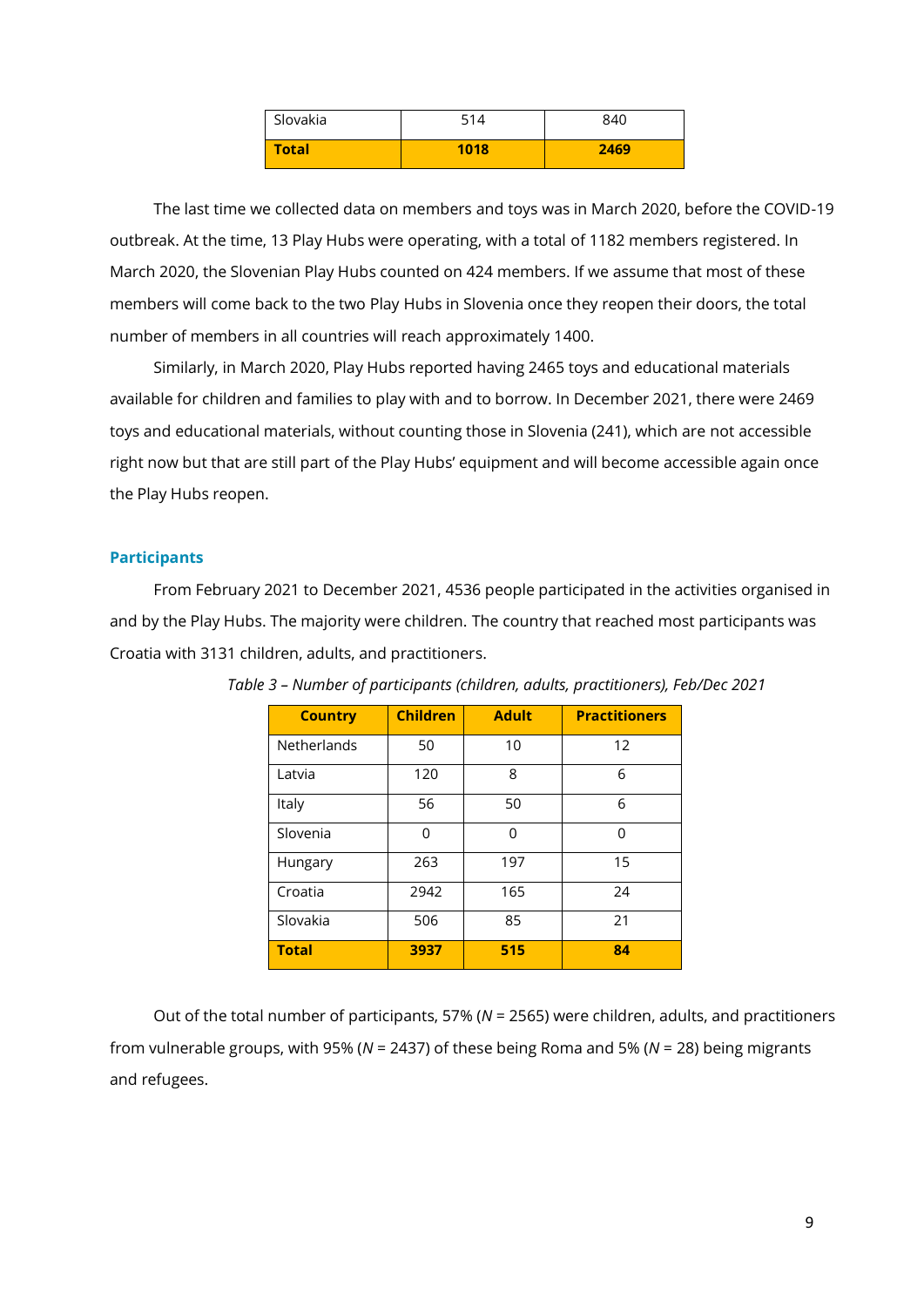| <b>Country</b>     | <b>Children from</b><br>vulnerable groups | <b>Adults from</b><br>vulnerable groups | <b>Practitioners from</b><br>vulnerable groups |
|--------------------|-------------------------------------------|-----------------------------------------|------------------------------------------------|
| <b>Netherlands</b> | 45                                        | 9                                       | 1                                              |
| Latvia             | 20                                        | 4                                       | 3                                              |
| Italy              | 56                                        | 50                                      | $\mathcal{P}$                                  |
| Slovenia           | 0                                         | $\Omega$                                | $\Omega$                                       |
| Hungary            | 38                                        | 30                                      | 1                                              |
| Croatia            | 1700                                      | 70                                      | 6                                              |
| Slovakia           | 450                                       | 75                                      | 5                                              |
| <b>Total</b>       | 2309                                      | 238                                     | 18                                             |

*Table 4 – Number of participants (children, adults, practitioners) from vulnerable groups, Feb/Dec 2021*

From the children participating in activities, 47% (*N* = 1419) were aged between 0 and 8 years old, the primary target age group of Play Hubs. Significantly, 32% (*N* = 943) were 12 years old and older and 21% (*N* = 633) of participants were aged 9 to 11 years old.





These data show that Play Hubs have become an attractive and important service not only for young children under 8, but also for older children and teenagers. This is a trend that was observed already in the previous reports but has become stronger during the two years of COVID-19 pandemic. In this period, many formal and non-formal services were not operating, and many children and young people found a welcoming and stimulating space in the Play Hubs. It is also evident that Play Hubs were capable of adapting their activities to the needs and desires of older children, due to the flexibility provided by the LAT and the overall TOY for Inclusion approach.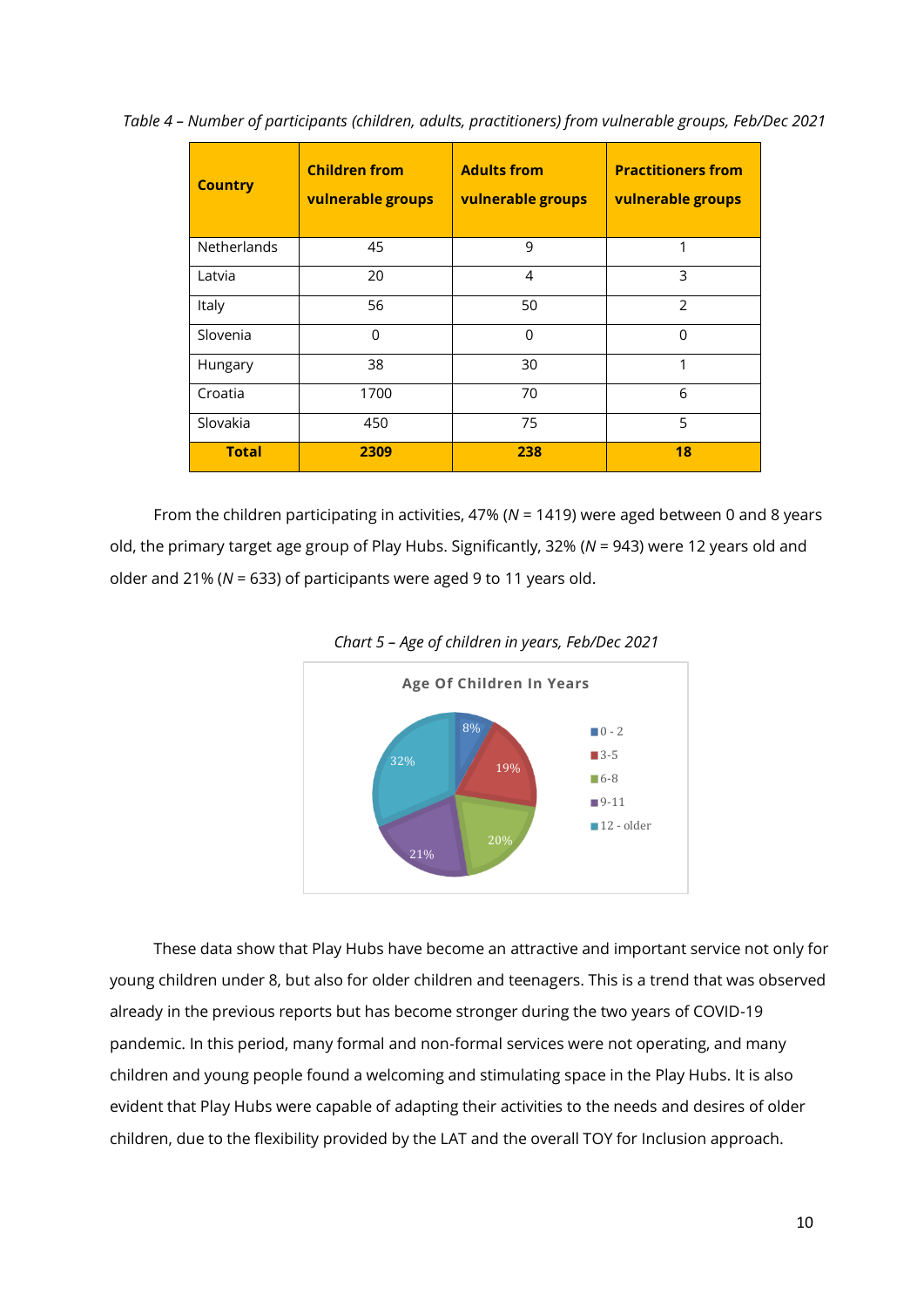#### **Successes, challenges, and necessary adjustments**

The **capacity of LATs and Play Hubs to adapt to the changing context in times of pandemic** was mentioned as one of the main successes in all countries. Partners reported that Play Hubs were able to remain open and **combine online and face-to-face activities**, to **lend toys** through the pandemic, to attract over 4000 participants and to organise successful activities **indoors and outdoors** for younger and older children.

Particularly in Italy, two **mobile Play Hubs** (vans equipped with toys and educational materials) were able to bring the activities to different neighbourhoods, reaching children and families that would not normally go to the Play Hubs.

In Slovakia, the Play Hub has become an **important COVID-19 prevention and education space**, for communities where other services lack. Play Hubs have provided additional services such as a home visiting program, homework tutoring support, and materials support such as food, hygiene products, and clothes to the most vulnerable households.

During the period of February 2021 to December 2021, 57% of participants were from vulnerable groups, those that were also most affected by the consequences of COVID-19 restrictions, including isolation, increased poverty, increased domestic violence, lack of access to educational services, etc.

Among the main **challenges** mentioned by partners are: the **isolation and loneliness** impacting children and families, the **COVID restrictions,** and the **reluctancy of Roma families to get vaccinated** and receive the certificate to access services, including the Play Hubs. This situation has required LATs to work harder to keep a sense of community, ownership, and solidarity.

In Croatia, the Play Hubs also had to face the challenges posed by the turnover of 4 LAT members, which required them to re-train the LATs and rebuild a common vision among the members.

LATs in the Netherlands, Latvia, and Slovakia reported **shortage of staff** (professionals and volunteers) as their main challenge.

In Latvia, the **loss of Roma Play Hub assistants** who refused to get vaccinated was a very serious loss for both Play Hubs. The local partner is currently trying to convince these assistants to get vaccinated and return to the Play Hubs.

In Hungary, LATs mentioned that they need to work harder towards **involving more Roma families** in the Play Hubs.

In Italy, the LATs express their intention to reach out to more families and **increase the number of beneficiaries**.